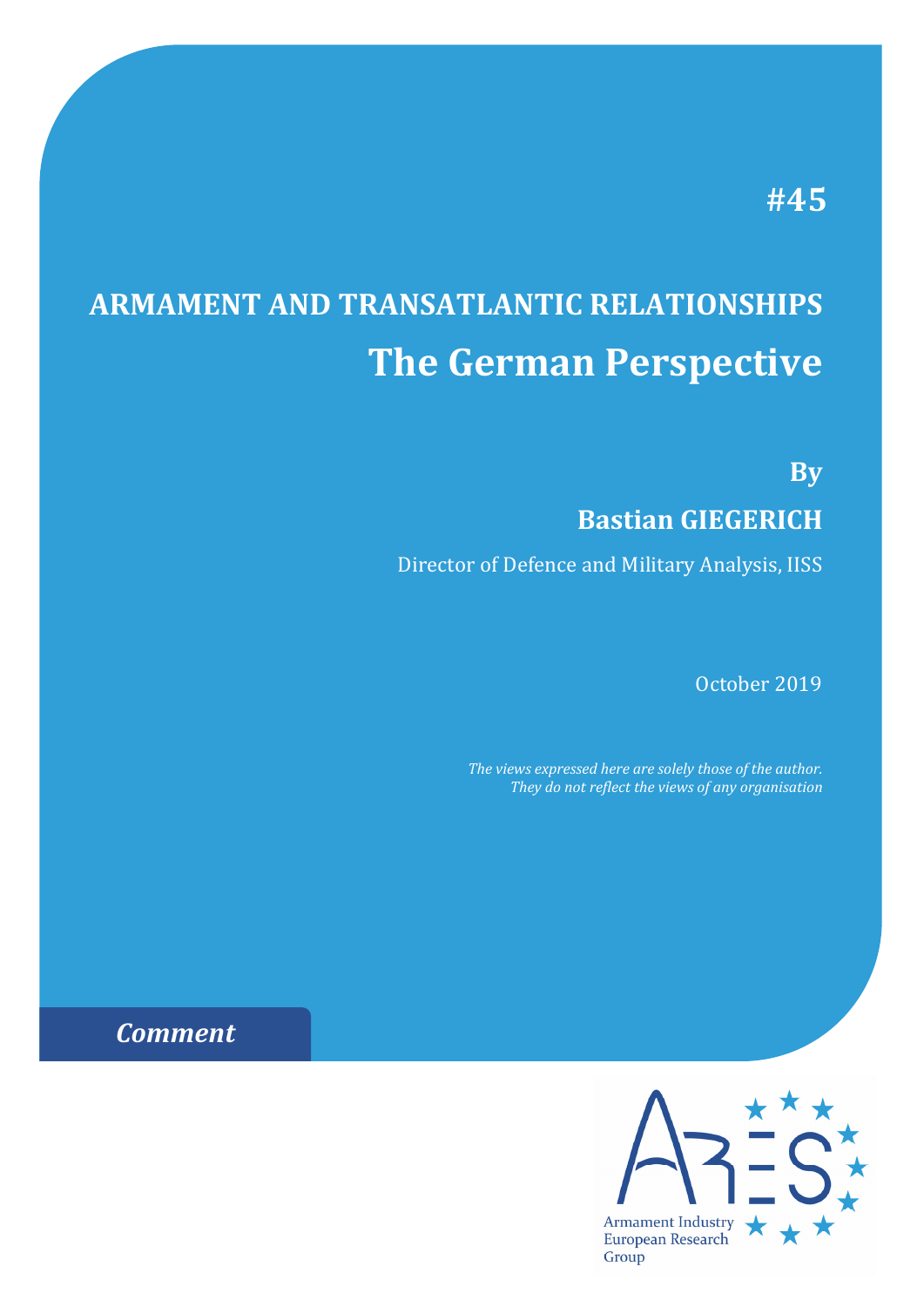#### **ABSTRACT**

Germany currently has a conflicted view of both transatlantic relations and of armaments policy. Whereas the US is seen as the cornerstone of European security, policy-makers in Berlin are hedging against the possibility that the US might lower its commitment to European security. Germany supports the Europeanisation of its defence industrial base, in close partnership with France, but pursues different priorities on arms exports and to a degree also with regards to third party access to PESCO and the EDF compared to Paris. Recent US interventions in the debate about closer European defence collaboration were criticised in Germany as overblown.

**Keywords**: *European Defence Fund, Pesco, Germany, armament policy, USA*

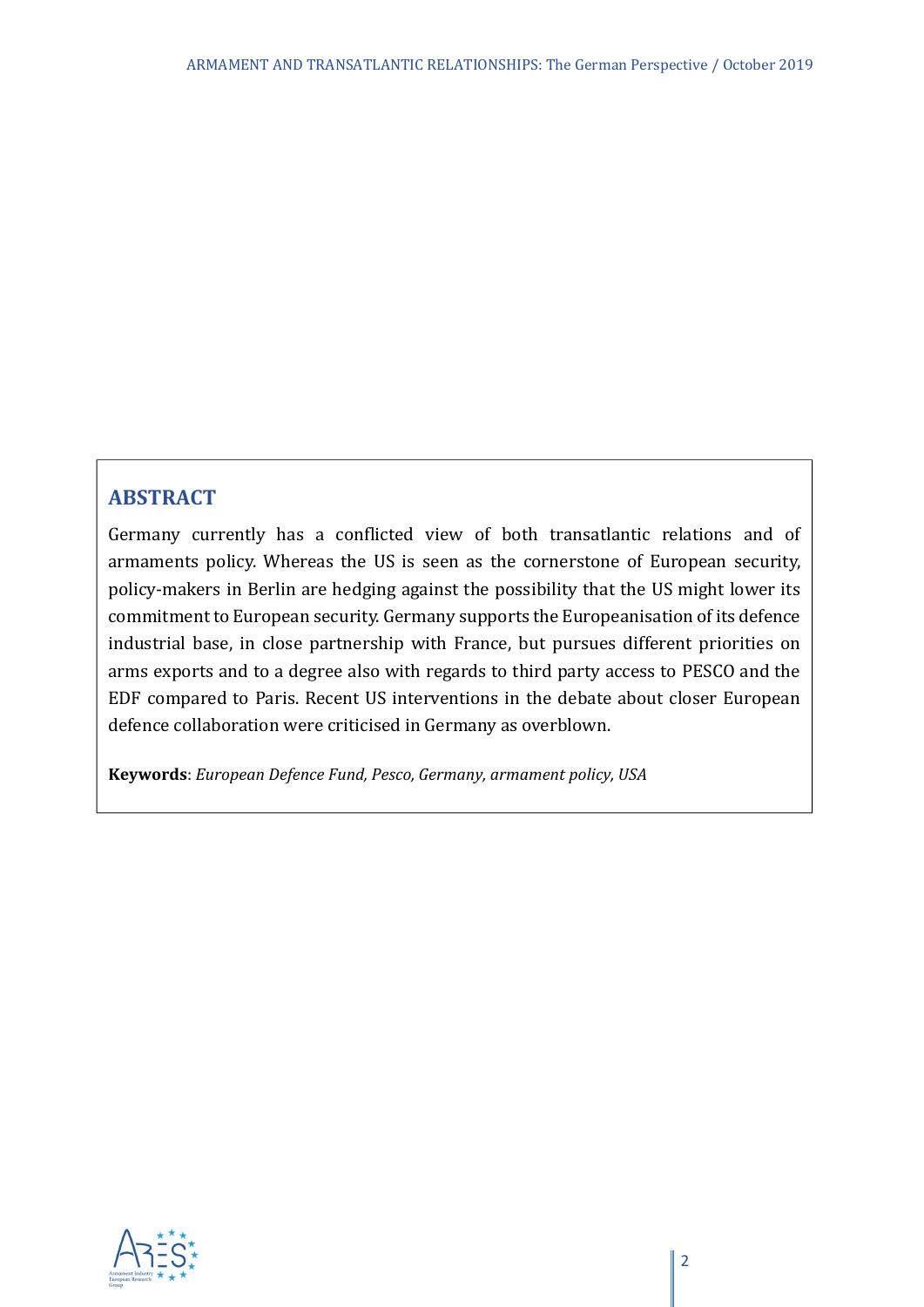ermany currently has a conflicted view of both transatlantic relations and of armaments policy (and of the industry supporting that policy). On the one hand, the United States and NATO are seen as the cornerstone of Germany's security policy and credible deterrence and defence are perceived by experts and policy-makers as being dependent on a US contribution. On the other hand, German Chancellor Angela Merkel (CDU) suggested in 2017 that the US under president Donald Trump could not necessarily be relied upon and that Europeans therefore had to shoulder a greater part of the security burden themselves. In 2018, foreign minister Heiko Maas (SPD) suggested it was time to consider plans for a new world order in which an alliance of multilateralists would protect the international norms and rules on which European security and prosperity depend – the US was not seen to be an integral part of this alliance. Data from public opinion surveys also portrays the US-German relationship as deeply troubled with a majority of Germans in favour of loosening the cooperation with the US (Körber Stiftung 2018).

On the issue of armaments, leaders in Germany have also come to see defence industry as a difficult partner when it comes to ensuring delivery of equipment that is on time, on budget and fully capable. There is little awareness that government and the armed forces on occasion contributed to less than ideal industrial performance through its own decisions or lack thereof. Germany, home to a sizeable and capable defence industry, declares that an armaments policy and arms exports need to be pursued in the context of European collaboration and that a European defence industrial base would be a desirable outcome. At the same time, Germany pursues a restrictive arms export policy that has often provoked the ire of important partners such as France, but also the United Kingdom, who are both keen to access international markets.

This is the political context into which the May 2019 letter written by Ellen Lord, Under Secretary of Defence for Acquisition and Sustainment in the US Department of Defence, and Andrea Thompson, until her departure in October 2019 Under Secretary of State for Arms Control and International Security at the US Department of State, falls (Lord and Thompson 2019). The letter, which portrayed the EDF and PESCO as potentially harmful to transatlantic relations, was widely reported in the media and was actively debated in expert circles, but it did not trigger wider public debate (see for example: Becker 2019; Traufetter and Gebauer 2019). Whereas the Lord-Thompson letter was seen as overblown and aggressive in tone, the substance reminded many German commentators of the infamous 'Three D's' Madeleine Albright coined at the end of the 1990s to set the conditions of further European defence collaboration that would be palatable to the US:

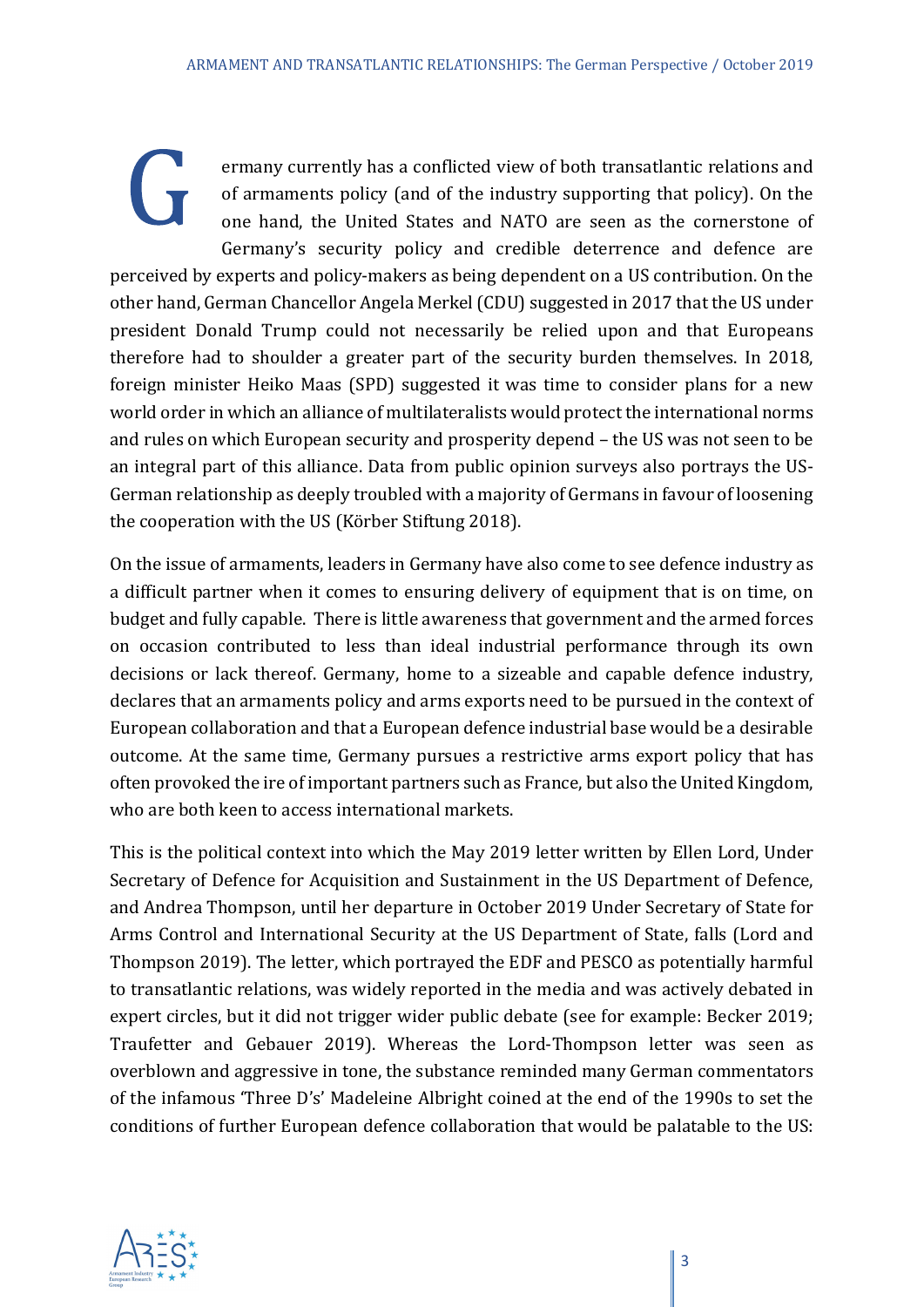no duplication of efforts, no decoupling from the US, and no discrimination against the US (Albright 1998).

Thus, to a degree the May 2019 intervention was seen to reflect a well-known conflict in US policy, namely to on the one hand ask for greater European contributions to security and defence, but to, on the other, voice concerns when those contributions are framed in the context of greater European autonomy from the US. Then German defence minister Ursula von der Leyen (CDU) very much reflected this position when she said with PESCO and the EDF, Europeans "are doing what our American friends have been demanding we do for years. Our task is to convince our Allies that NATO will only profit from the efforts to create a European Defence Union" (quoted in: Chazan and Peel 2019). Minister von der Leyen had consistently argued that PESCO and EDF were important milestones on the journey to closer European defence cooperation and foundational elements in this regard. After von der Leyen was selected to be President of the incoming European Commission later in 2019, she confirmed that she would seek to continue to boost EDF in that new role.

Underneath the familiar 'Three D's' rhetoric, however, sits a defence industrial logic that is understood in Germany, but not widely discussed. The Lord-Thompson letter is perhaps most revealing in its long-term agenda of stifling competition and controlling the defence industrial playing field. In this sense it is simply a letter by two US officials protecting US defence industrial interests. Other countries and other industrial players, including Brexiting UK, would also take issue, for example, with the way the emerging regulation on EDF and PESCO give control of intellectual property rights - and thus the innovation that they underpin – to entities located within the European Union. It is telling that another US official, Michael Murphy, argued, Europe was "pursuing an industrial policy under the veneer of a security policy" with the EDF and PESCO (quoted in: Erlanger 2019). A cynical observer might note that the US is well positioned to recognise measures to support national industry by limiting competition.

The view that the Lord-Thompson letter might in part be driven by a recognition in Washington that the recent batch of EU defence initiatives is somewhat different from failures of the past – because they provide direct financial and political incentives for cooperation and are supported by regulatory action affecting those outside of the club – holds some currency in Berlin. An unnamed German diplomat was quoted in *Der Spiegel* as saying, "we expected from the beginning that PESCO and EDF might create desires in many countries with a large armaments industry" (quoted in: Gebauer, Kaleta, Schult 2019, transl. by author). This somewhat relaxed attitude extends to Germany's willingness and readiness to seek compromises around the issue of third-party access and participation in EDF and PESCO. A German proposal from June 2019 to allow for greater

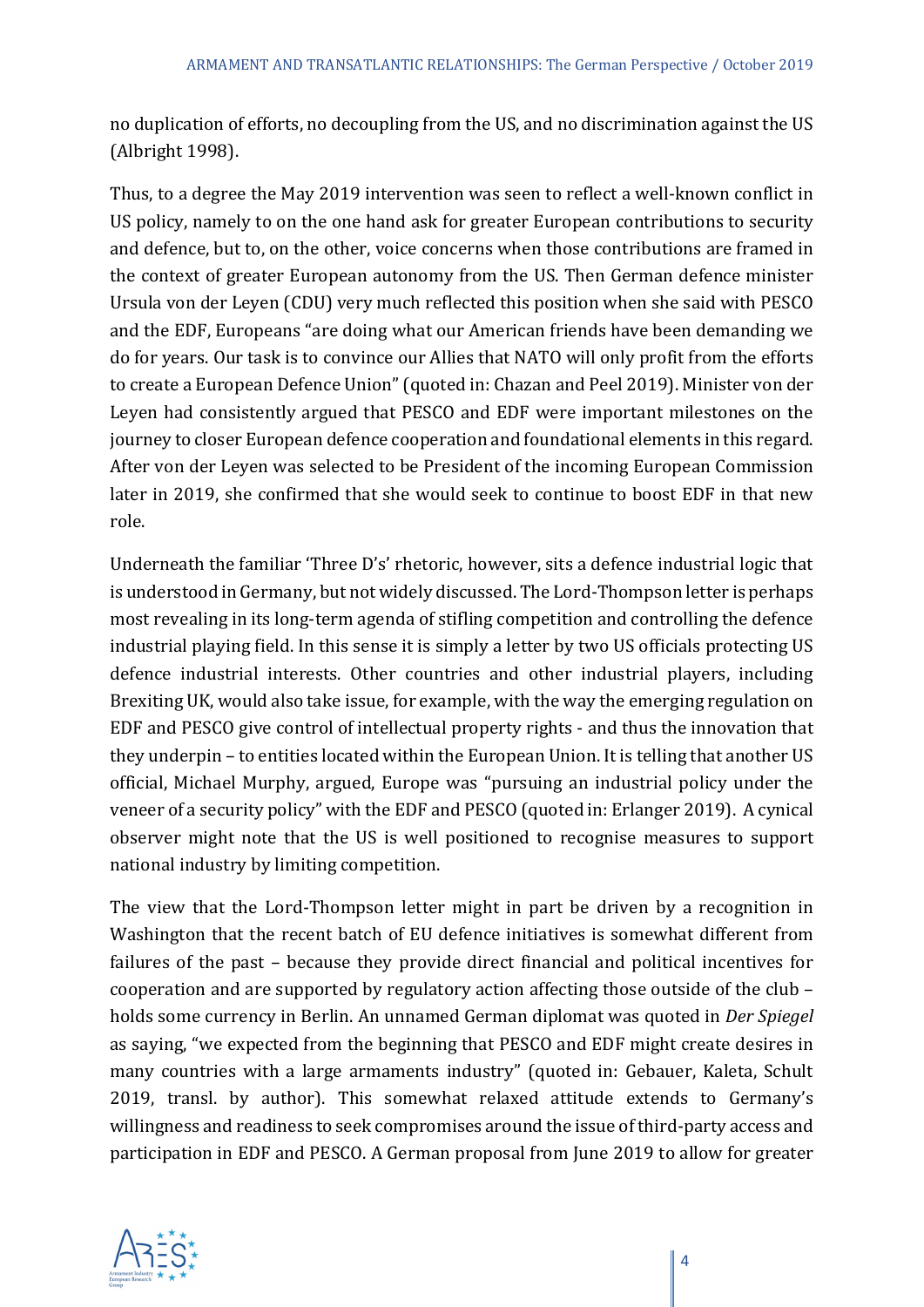access to PESCO in return for an annual review of such cooperation was reportedly rejected with France seen in Berlin as the main obstacle to compromise, given Paris' desire to promote and protect its own armaments industry.

In this context, the German policy of pushing for a Europeanisation of defence industry is of some relevance. As the 2016 German white paper on security policy and the future of the armed forces outlines, Europeanisation is meant to be a response to rising costs, in part driven by fragmented national defence industrial bases across Europe, and disadvantages in international competitions. Other objectives of the Europeanisation agenda are to build trust among European partners and to enhance the interoperability of European armed forces (Deutsche Bundesregierung 2016, p. 129-130). Despite the disagreement mentioned above and despite the well-rehearsed differences on arms exports between Germany and France, for Berlin, Franco-German cooperation is the most important piece of this agenda. As Jürgen Hardt (CDU), foreign policy spokesman for the CDU/CSU in the *Bundestag* explained, "everybody who values the German-French friendship, must consider the joint development of military capabilities to be an important issue" (Deutscher Bundestag 2019, p. 12367, transl. by author).

In terms of major defence industrial collaboration programmes, Germany has hitched its wagon to France, reluctantly accepting that this means a less inclusive approach to partnership with others than Berlin would be willing to consider otherwise. Upcoming procurement decision for Germany are a different matter, however. On the question of replacing ageing *Tornado* aircraft, investing in air and missile defence capability, and procuring a heavy transport helicopter – to name just a few – US companies are certainly in the mix. Reportedly, von der Leyen's successor as German defence minister, Annegret Kramp-Karrenbauer (CDU), is exploring whether armaments and procurement could be elements in strengthening the battered German-American relationship (Szymanski  $2019$ ).

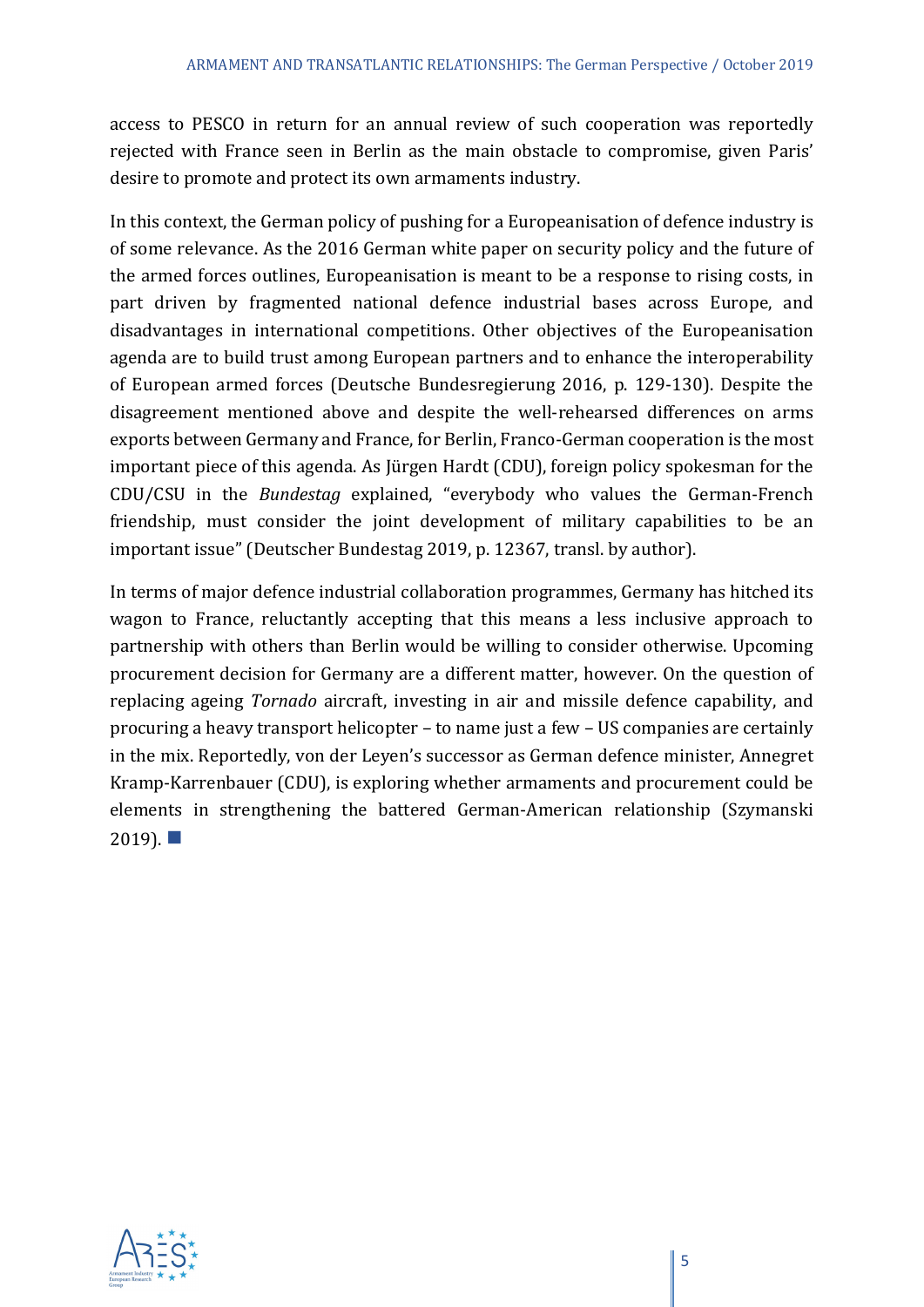#### **REFERENCES**

Albright, M. (1998): The Right Balance Will Secure NATO's Future. *Financial Times, 7 December*.

Becker, M. (2019): EU weist Drohungen der USA kühl zurück. *Spiegel Online, 16 May*, www.spiegel.de (retrieved 4 October 2019).

Chazan, G., & Peel, M. (2019): US warns against European joint military project. *Financial Times, 14 May*.

Deutsche Bundesregierung (2016): Weissbuch 2016 zur Sicherheitspolitik und zur Zukunft der Bundeswehr. Berlin: Bundesministerium der Verteidigung.

Deutscher Bundestag (2019): Plenarprotokoll, 19. Wahlperiode, 101. Sitzung. Berlin, 16 May.

Erlanger, S. (2019): Europe Vows to Spend More on Defense, but U.S. Still Isn't Happy. *New York Times, 6 June*.

Gebauer, M., & Kaleta, P., & Schult, C. (2019): EU-Verteidigungsprojekt Pesco: Wer darf rein in den exklusiven Rüstungsklub? *Der Spiegel, 28. June*.

Körber Stiftung (2018): The Berlin Pulse. German Foreign Policy in Perspective. Berlin: Körber Stiftung.

Lord, E., & Thompson, A. (2019): Letter to Federica Mogherini, dated 1 May 2019.

Mehta, A., & Sprenger, S. (2019): European defence industry could come to regret new US weapons fund. *Defense News, 30 May*.

Szymanski, M. (2019): Bundeswehr muss vermutlich "F-18"-Kampfjets aus den USA kaufen. Sueddeutsche Zeitung, 4 October, www.sueddeutsche.de (retrieved 4 October 2019).

Traufetter, G., & Gebauer, M. (2019): USA attackieren EU-Pläne für Verteidigungsfonds. *Spiegel Online, 14 May*, www.spiegel.de (retrieved 4 October 2019).